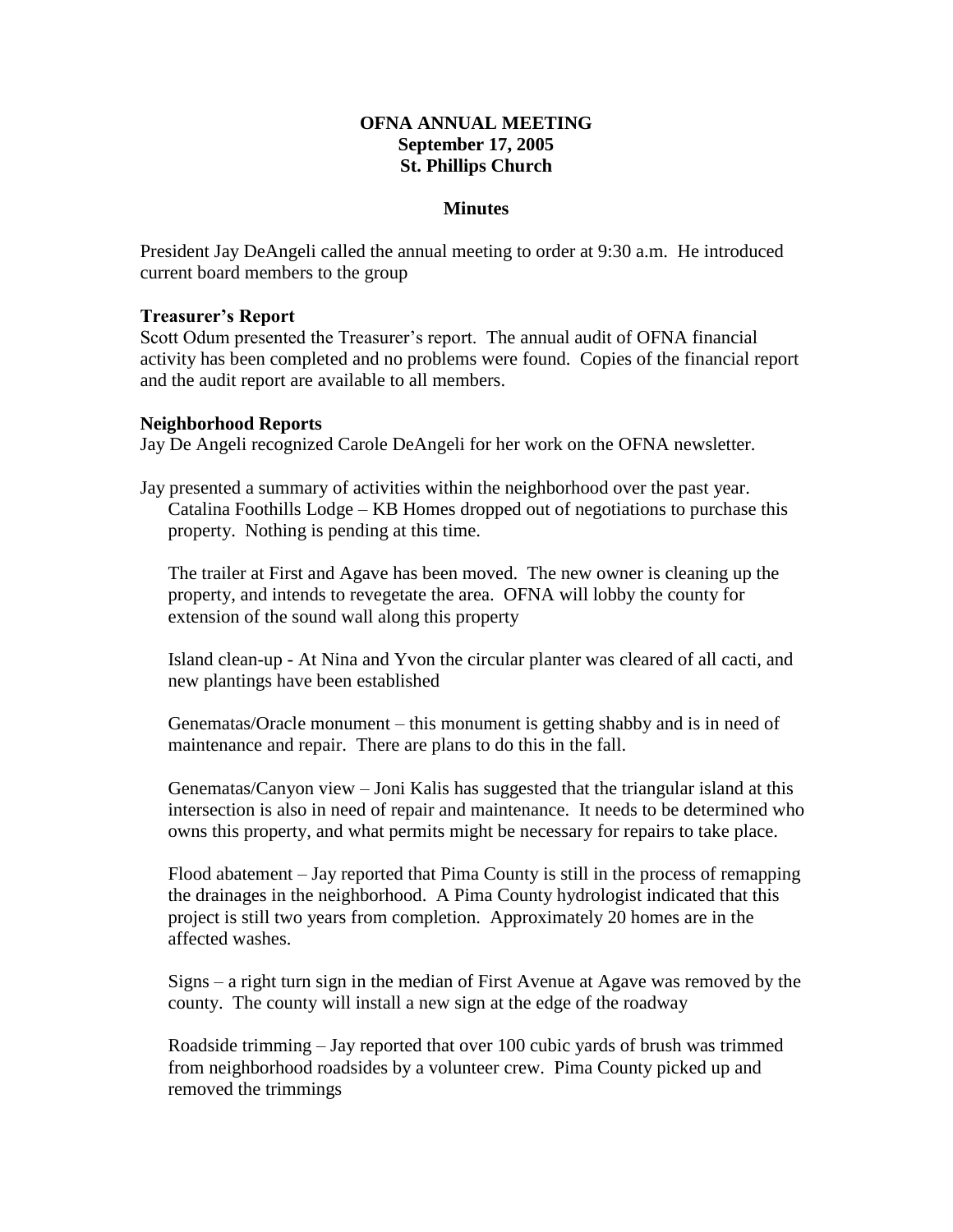Neighborhood roads – Many roadways are in need of repaving. Pima County surveys and maintains roads. The county has repaved the neighborhood entrance at First and Agave.

### **Guest Speaker**

Joan Scott introduced Ms. Pam Ryan, a volunteer with the Arizona Game and Fish Department, Tucson Botanical Gardens and the Arizona-Sonora Desert Museum. Ms. Ryan delivered a presentation entitled "Living with Urban Wildlife".

### **Neighborhood Reports** (continued)

Adult store on Oracle – A proposal for a zoning change has been made to the Pima County Board of Supervisors to permit the establishment of a "Fascinations" adult store on Oracle. Neighborhood resident Tori Carlson reported on what has occurred in this process, and on activities to block approval of the zoning change. She reported that Supervisor Ann Day is against approval of the change.

Criminal activity – Jay presented a summary of criminal activity in the neighborhood, including the burglary of his home

Neighborhood Watch – Liz Sherwood, the Neighborhood Watch Area Leader presented an overview of current and future activities regarding the establishment of a Neighborhood Watch program in the neighborhood. She indicated that we have 15 block leaders covering 250 homes. We need more block leaders. She reviewed the requirements established by the Pima County Sheriff's department for obtaining official recognition. There will be an organizational meeting with representatives of the sheriff's Department on September 21 at the Nanini Library. Liz presented a display of block leaders' names and a color coded map with block leader's locations.

Annual Picnic – Carole DeAngeli reported on activities and plans for the annual picnic, to be held on October 29 in the wash behind Sig Eisner's home. The picnic will have a Halloween theme. Jay will again prepare his famous chicken and hot dogs. John Barbee has arranged for a fire truck to be present. A jumping castle will be available for children. Kitty Schwartz is arranging for a piñata. We are still looking for entertainment, and will need set-up assistance. The picnic will begin around 1:00 p.m.

### **Website**

Kim Peterson reported that she has added a new gallery to the website, and she encouraged neighbors to submit photographs. She has also added several new links. A neighborhood history is being developed. Anyone who can contribute to this project is encouraged to email Kim. There is also a page for the Neighborhood Watch program. The website is available at [www.OFNA.org.](http://www.ofna.org/)

Presentation of slate of OFNA Board member candidates. – Jay acknowledged the work of Sig Eisner in assembling the slate of candidates. He introduced John Barbee, Matthew Freedman, Richmond Johnson and Richard Schwartz as new candidates. Jay asked for